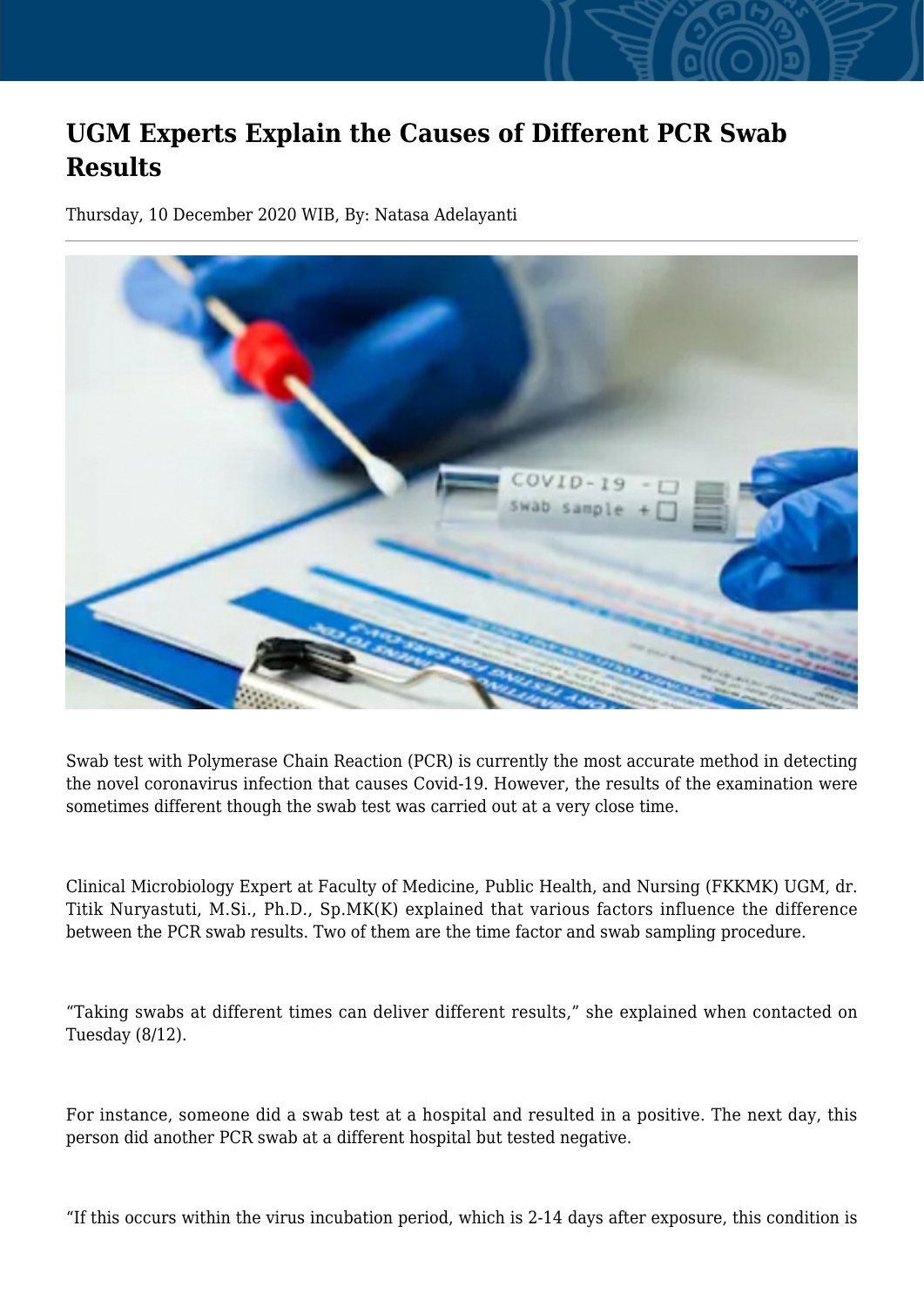called a false negative. This may take place because the number of the virus is low and below the threshold of PCR detection, which results in negative," explained the Head of the Covid-19 Laboratory Team of FKKMK UGM.

Titik explained the many factors that can affect the results, including the pre-analytical, analytical, and post-analytical phases. The pre-analytical has the most influence, such as the sampling process, handling and transporting before arriving at the laboratory, and the storing and delivery.

Next, the analytical phase is the process of carrying out the extraction of RNA and PCR itself. The last is the post-analytical phase, which is the stage of interpreting the results and leaving it to the patient.

Titik mentioned these stages affect the accuracy of the swab test results.

"So it can be from the sampling, its procedures, the transporting of the samples to the lab, and others. But, the most critical is in the timing of sampling," she explained.

The Covid-19 Lab of FKKMK/RSA UGM is a lab with BSL 2 plus facilities and has carried out the PCR swab test procedures according to WHO/CDC standards. Her team has also conducted an External Quality Monitoring (PME) test at the Agency for Health Research and Development (Litbangkes) in Jakarta and has 100% passed the test. Currently, the lab is also taking a proficiency test by working on the isolated panel sent by the referral lab of Litbangkes. The PCR kits are also in line with BNPB's recommendations, which provide good sensitivity and specificity and are proven to have no cross-reaction with other viruses of respiratory tract infections.

"Some of the samples entered in our lab have undergone sequencing to find out the genome sequence, proving that the PCR process here can indeed amplify the SARS CoV-2 virus gene that causes Covid-19," she said.

On the different results among laboratories, Titik emphasized the need to consider that the PCR swab test is carried out concerning close contact tracing. If the results are positive, it is not necessary to do a repeat swab shortly.

"Repeat swab is not obligatory. If it is to be done, it should be after 10 days," she explained. Virology expert at FKKMK UGM, as one of the UGM Covid-19 Lab team, dr. Mohamad Saifudin Hakim, M.Sc., Ph.D., added that the PCR swab test greatly depends on the timeliness (window period). For example, if the symptoms appear on the 0th day, the optimal PCR examination will be on the 3rd and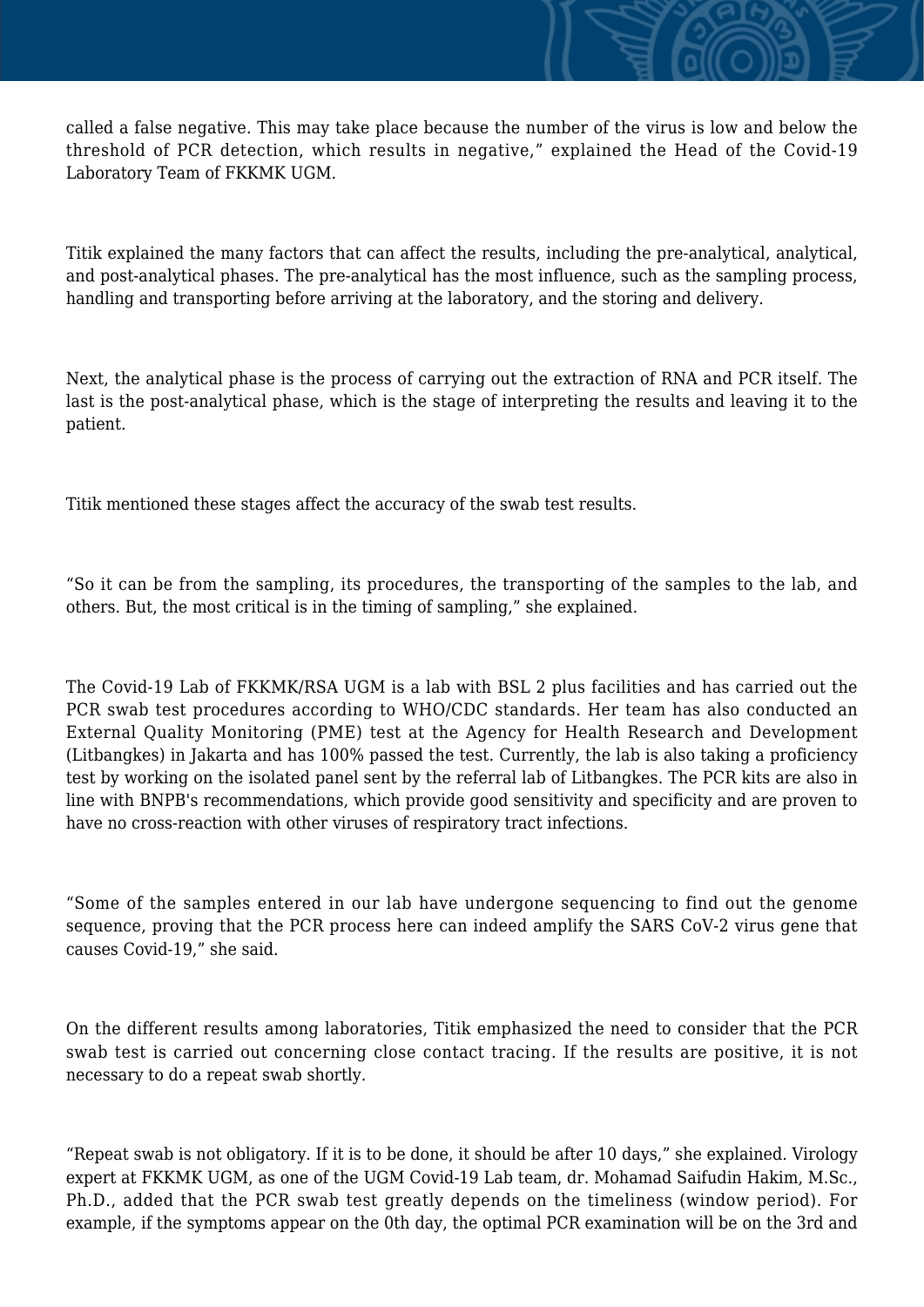5th day after.

Then, how to respond to this situation? Hakim said that it is better to continue to self-isolate for those without symptoms as per the COVID-19 prevention health protocol established by the government. Because someone with a positive initial PCR swab, that turns negative next, still has the potential to be the source of Covid-19 transmission.

According to him, many positive cases show no symptom or mild symptoms, which correspond to the data from WHO that confirm currently 80% of the population has been infected with Covid-19 with no symptom or only mild symptoms.

Furthermore, Arif Nurcahyanto, S.Psi, M.A., as one of the UGM Covid-19 Task Force, did not deny the presence of anxiety in the community regarding this difference. Everyone is not ready to hear or accept such painful facts, such as being infected with the Covid-19.

"Everyone prefers to hear the things they want rather than the truth," he said.

Someone who tested positive for Covid-19 generally felt shocked at first. There is also a sense of anger and fear of being rejected by the surroundings, so they choose to do a comparison test at a different hospital.

"Accepting the reality for what it is is necessary to deal with this condition. The keys are in the acceptance, the urge to break the transmission chain, and the willingness to reduce the outside activities and to comply with health protocols," he explained.

Author: Ika Photo: Shutterstock.com Translator: Salma

## **Related News**

- [Doctor of UGM Academic Hospital: Swab Test is Safe](http://ugm.ac.id/www.ugm.ac.id//en/news/20483-ugm-experts-explain-the-causes-of-different-pcr-swab-results)
- [UGM Conducts a Massive Rapid Test for 500 Employees](http://ugm.ac.id/www.ugm.ac.id//en/news/19838-ugm-increases-the-intensity-of-health-promotion-to-prevent-covid-19-transmission)
- [UGM Experts Explain the Causes of Different PCR Swab Results](http://ugm.ac.id/www.ugm.ac.id//en/news/19704-three-hospitals-in-diy-use-ugm-swab-sampling-booth)